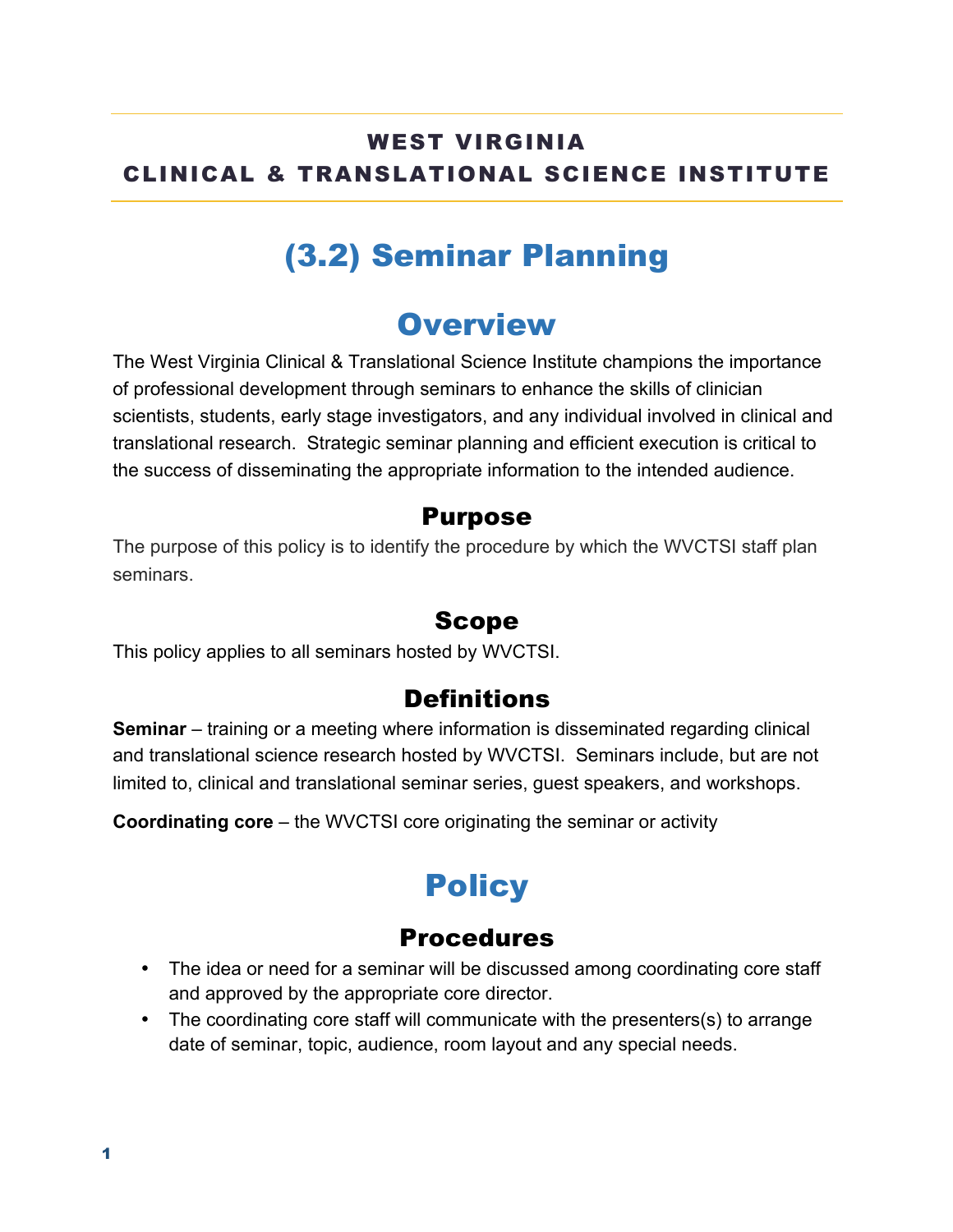- Coordinating core staff will review key calendars when selecting a date. These calendars include those of relevant WVCTSI leadership, WVCTSI event calendar, and relevant institutional academic calendars.
- If seminar presenters are based outside of the Morgantown, West Virginia area, the core staff and administrative staff will work with them in planning travel and hotel accommodations.
- Prior to promotion, the coordinating core staff will determine whether offering continuing education (CE) credit would be appropriate/needed for the seminar. The core staff will then work with the Professional Development program staff to arrange CE details and to gather the appropriate information needed for the CE credit documentation.
- The coordinating core staff will work with WVCTSI administrative support staff, who will assist with the following:
	- o Scheduling of the venue & arranging MDTV/Zoom (for broadcast to partner locations and recording for later dissemination)
	- o Ordering catering for event, if needed
	- o Distributing flyers throughout the WVU Health Sciences Center
	- $\circ$  Logistics set-up prior to event
	- o Managing sign-in sheets
	- o Processing any expense documentation following the seminar
- The coordinating core staff will work with the WVCTSI communications coordinator to develop promotional materials for the seminar. The communications coordinator will review and approve all promotional material prior to distribution.
- The communications coordinator will promote any educational programs and seminars through various internal and external communication channels including, but not limited to: WVCTSI's Listserv, website and social media accounts, partner calendars, and partner digital news systems.
- The communications coordinator will edit and distribute video of the program/seminar (if available) and post on WVCTSI's website and social media channels. The coordinating core staff must obtain permission from the presenter(s) in advance of broadcasting and/or recording the seminar.
- Any expenses associated with the seminar should be processed through the appropriate channels (i.e. Mountaineer Marketplace, My Expenses, etc) by the coordinating core.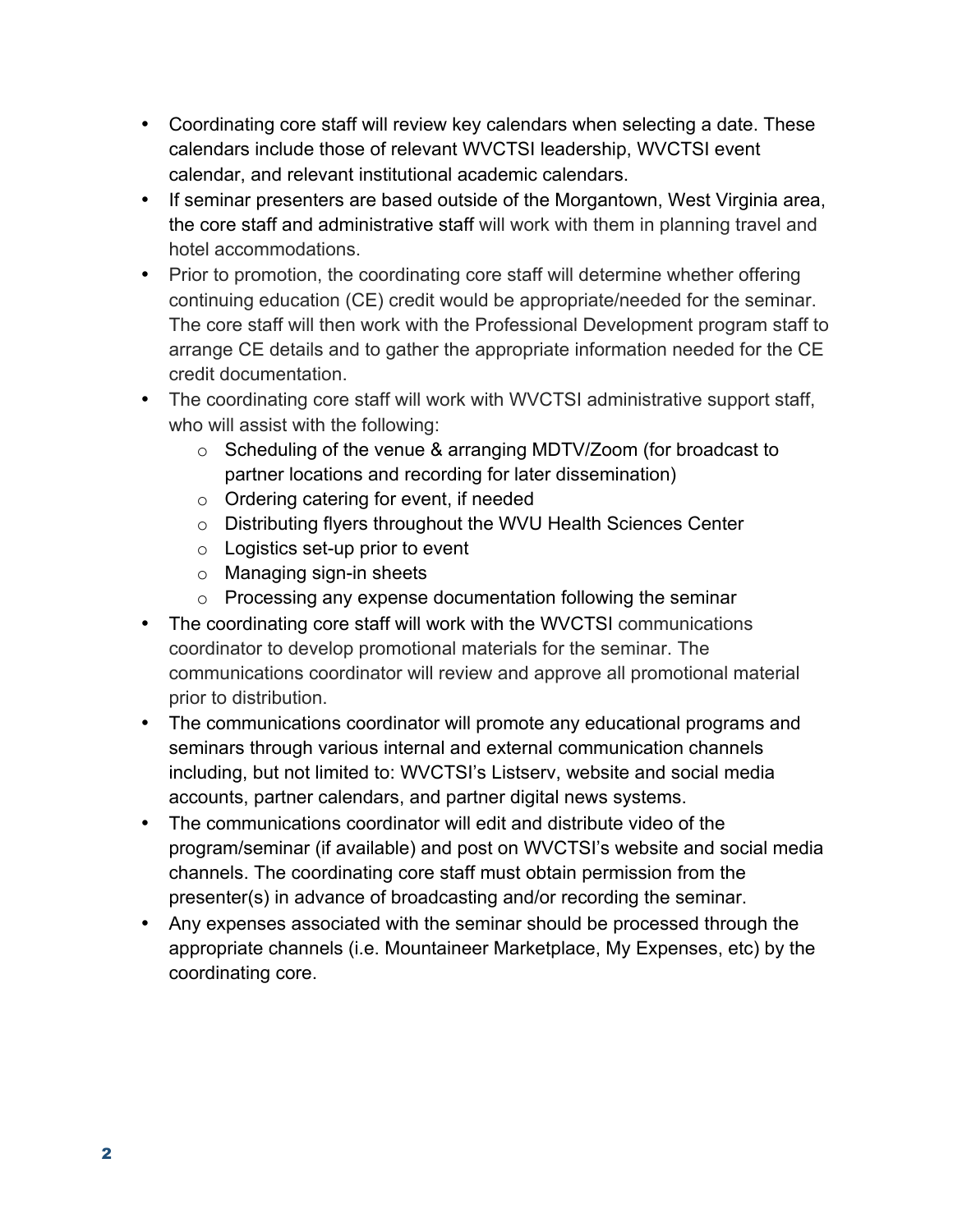#### **Co-Hosting Seminars**

In the spirit of collaboration and leveraging resources, sometimes WVCTSI co-hosts seminars with partner institutions/schools/colleges/programs/departments.

- Early in the planning process, roles and responsibilities for the seminar will be outlined in writing and agreed upon by the co-hosts. Both parties will complete the WVCTSI Event/Activity Cohosting Agreement form to clearly articulate these needs. These details may include funding sources (if needed), promotional responsibilities, presenter support responsibilities, and logistical event support roles.
- If WVCTSI is asked to co-sponsor an event with funding only, the coordinating core program staff will inform the WVCTSI director of finance in advance so that the funds can be allocated to the appropriate account. It is preferred that WVCTSI funds be used for a specific expense such as catering, venue rental, audio visual needs, etc.
- WVCTSI will promote co-sponsored seminars through its internal and external communications channels and will review and approve, prior to distribution, any promotional material that includes the WVCTSI logo.

### Roles and Responsibilities

It is the role of coordinating WVCTSI core staff and leadership to ensure that planned seminars fit within the goals and mission of the WVCTSI.

The coordinating core will manage logistics planning for their relevant seminars.

The Professional Development core program staff will coordinate with the Continuing Education Office if CE credit is to be provided for a seminar.

The WVCTSI communications coordinator will oversee promotional efforts for seminars with input from the coordinating core.

### References and Authority

CE credit guidelines: http://medicine.hsc.wvu.edu/ce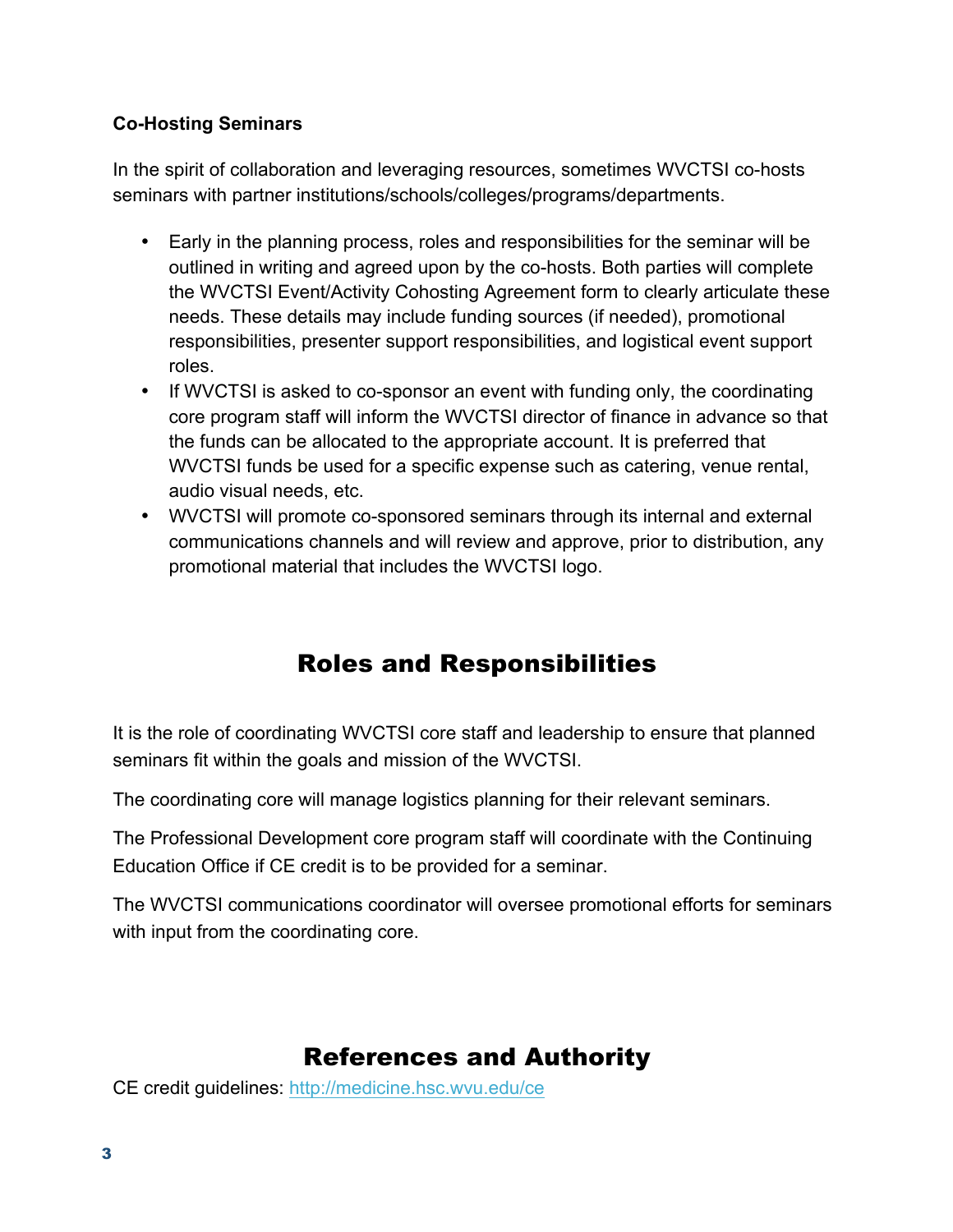# Revision History

| <b>Revision</b>                                                                                                                                                                                                                                                                         | <b>Date</b> |
|-----------------------------------------------------------------------------------------------------------------------------------------------------------------------------------------------------------------------------------------------------------------------------------------|-------------|
| This procedure was revised to reflect the accurate staff titles and<br>the updated technology used to collaborate and share material.<br>The scope of this procedure has also been broadened to not only<br>apply to Professional Development Core seminars but all WVCTSI<br>seminars. | March 2018  |

## Approval and Authority to Proceed

I approve the procedure as described above, and authorize to proceed.

| <b>Name</b>         | <b>Title</b>                                                                   | <b>Date</b> |
|---------------------|--------------------------------------------------------------------------------|-------------|
| Sally L. Hodder, MD | Director, West Virginia Clinical and<br><b>Translational Science Institute</b> | 4/10/18     |

 $\bigwedge \text{all} \big( \big( \bigwedge \text{all} \big)$ 

Approved By Date

4/10/18